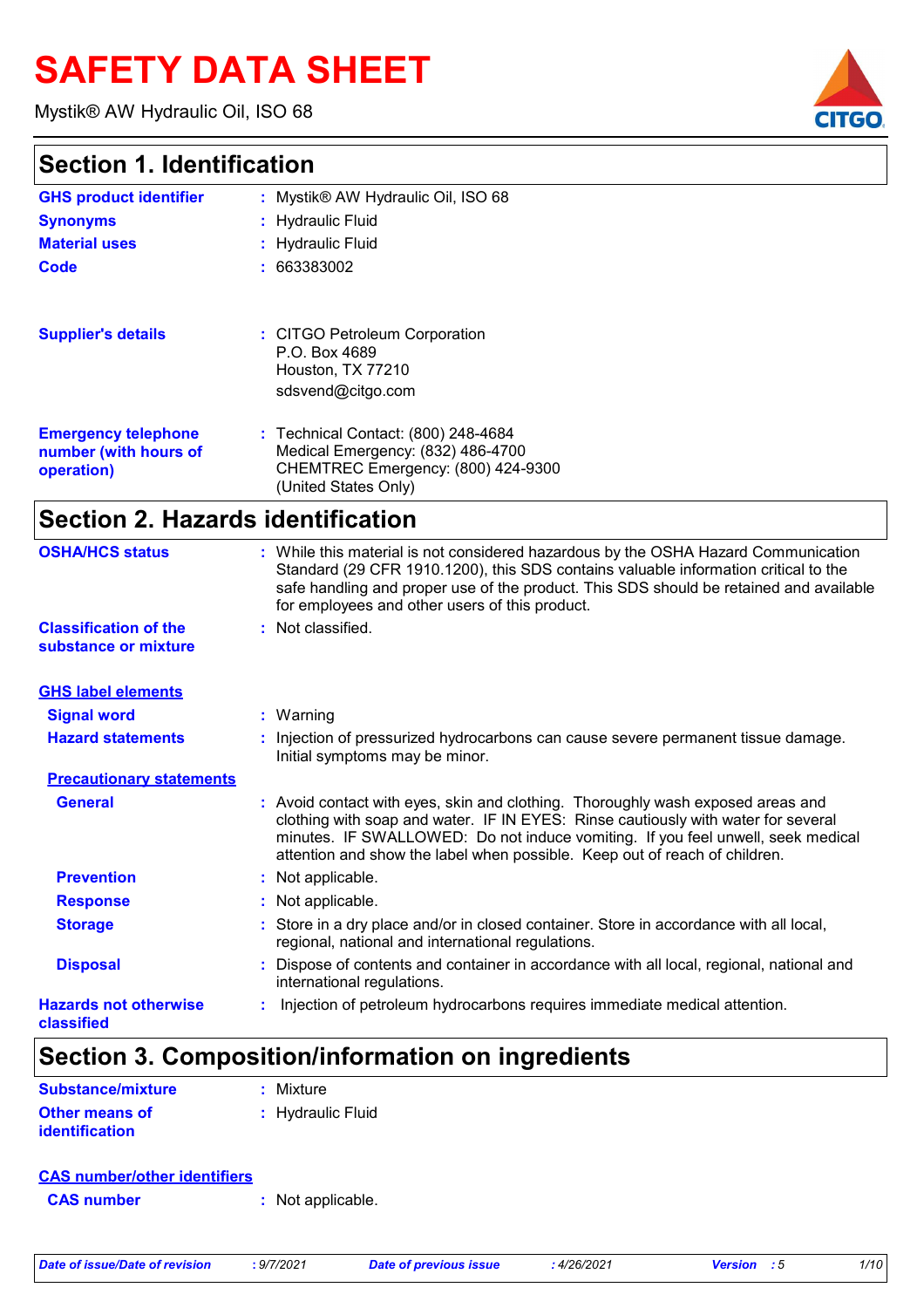## **Section 3. Composition/information on ingredients**

| <b>Ingredient name</b>                                 |     | <b>CAS number</b> |
|--------------------------------------------------------|-----|-------------------|
| Distillates (petroleum), hydrotreated heavy paraffinic | ≥90 | 64742-54-7        |

Any concentration shown as a range is to protect confidentiality or is due to process variation.

**There are no additional ingredients present which, within the current knowledge of the supplier and in the concentrations applicable, are classified as hazardous to health or the environment and hence require reporting in this section.**

**Occupational exposure limits, if available, are listed in Section 8.**

### **Section 4. First aid measures**

### **Description of necessary first aid measures**

| <b>Eye contact</b>  | : Immediately flush eyes with plenty of water, occasionally lifting the upper and lower<br>eyelids. Check for and remove any contact lenses. Get medical attention if irritation<br>occurs.                                            |
|---------------------|----------------------------------------------------------------------------------------------------------------------------------------------------------------------------------------------------------------------------------------|
| <b>Inhalation</b>   | : Remove victim to fresh air and keep at rest in a position comfortable for breathing. Get<br>medical attention if symptoms occur.                                                                                                     |
| <b>Skin contact</b> | : Flush contaminated skin with plenty of water. Remove contaminated clothing and<br>shoes. Get medical attention if symptoms occur.                                                                                                    |
| <b>Ingestion</b>    | : Wash out mouth with water. Remove victim to fresh air and keep at rest in a position<br>comfortable for breathing. Do not induce vomiting unless directed to do so by medical<br>personnel. Get medical attention if symptoms occur. |

### **Most important symptoms/effects, acute and delayed**

| <b>Potential acute health effects</b> |                                                                                                                                                                                                                                            |
|---------------------------------------|--------------------------------------------------------------------------------------------------------------------------------------------------------------------------------------------------------------------------------------------|
| <b>Eye contact</b>                    | : No known significant effects or critical hazards.                                                                                                                                                                                        |
| <b>Inhalation</b>                     | : No known significant effects or critical hazards.                                                                                                                                                                                        |
| <b>Skin contact</b>                   | : Injection of pressurized hydrocarbons can cause severe permanent tissue damage.<br>Initial symptoms may be minor.                                                                                                                        |
| <b>Ingestion</b>                      | : No known significant effects or critical hazards.                                                                                                                                                                                        |
| <b>Over-exposure signs/symptoms</b>   |                                                                                                                                                                                                                                            |
| <b>Eye contact</b>                    | : No specific data.                                                                                                                                                                                                                        |
| <b>Inhalation</b>                     | : No specific data.                                                                                                                                                                                                                        |
| <b>Skin contact</b>                   | : No specific data.                                                                                                                                                                                                                        |
| <b>Ingestion</b>                      | : No specific data.                                                                                                                                                                                                                        |
|                                       | Indication of immediate medical attention and special treatment needed, if necessary                                                                                                                                                       |
| <b>Notes to physician</b>             | : In the event of injection in underlying tissue, immediate treatment should include<br>extensive incision, debridement and saline irrigation. Inadequate treatment can result in<br>ischemia and gangrene. Early symptoms may be minimal. |
| <b>Specific treatments</b>            | : Treat symptomatically and supportively.                                                                                                                                                                                                  |
| <b>Protection of first-aiders</b>     | : No action shall be taken involving any personal risk or without suitable training.                                                                                                                                                       |

**See toxicological information (Section 11)**

## **Section 5. Fire-fighting measures**

| <b>Extinguishing media</b>             |                                                                 |
|----------------------------------------|-----------------------------------------------------------------|
| <b>Suitable extinguishing</b><br>media | : Use an extinguishing agent suitable for the surrounding fire. |
| Unsuitable extinguishing<br>media      | : None known.                                                   |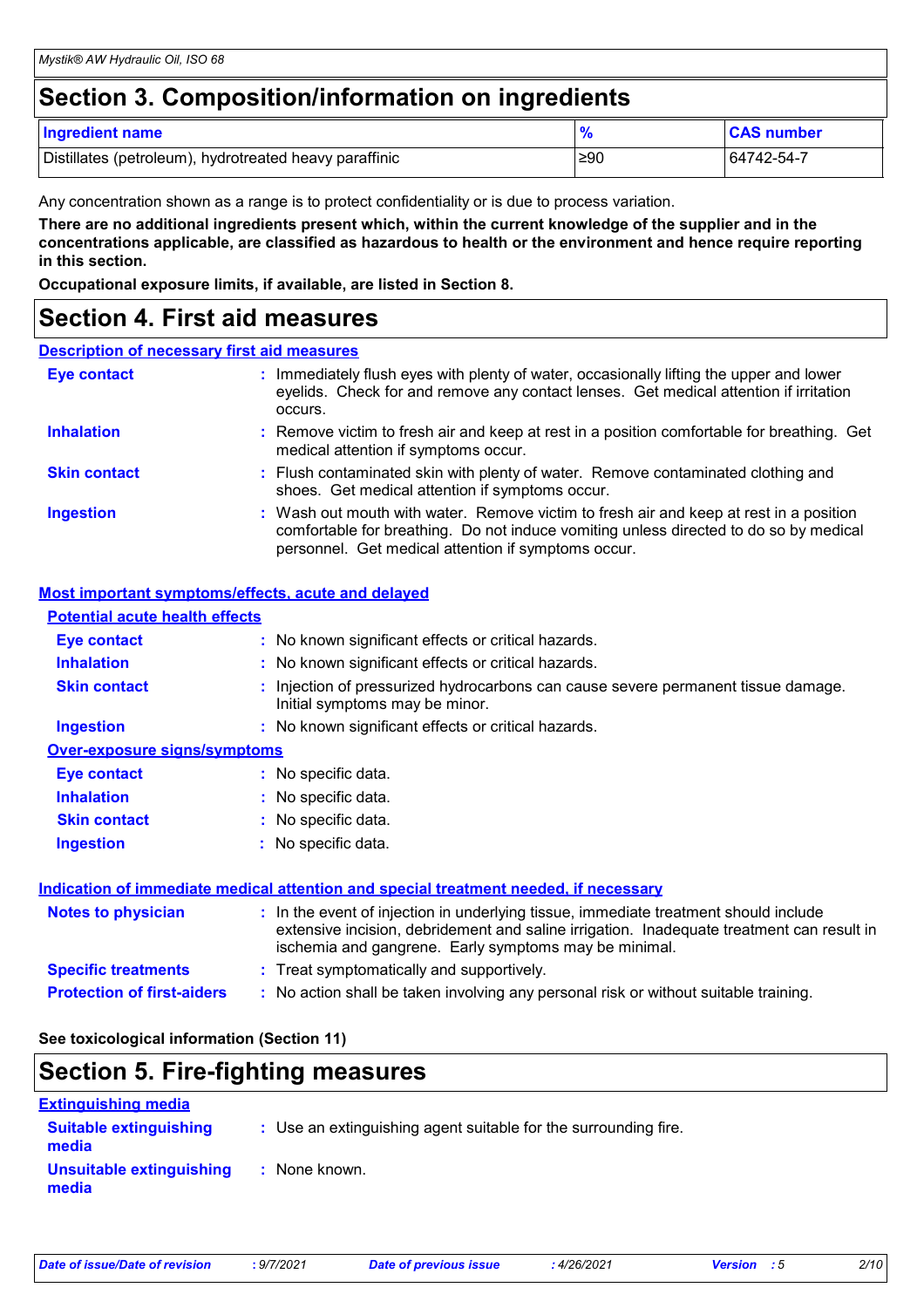## **Section 5. Fire-fighting measures**

| <b>Specific hazards arising</b><br>from the chemical     | : In a fire or if heated, a pressure increase will occur and the container may burst.                                                                                                               |
|----------------------------------------------------------|-----------------------------------------------------------------------------------------------------------------------------------------------------------------------------------------------------|
| <b>Hazardous thermal</b><br>decomposition products       | Decomposition products may include the following materials:<br>carbon dioxide<br>carbon monoxide                                                                                                    |
| <b>Special protective actions</b><br>for fire-fighters   | : Promptly isolate the scene by removing all persons from the vicinity of the incident if<br>there is a fire. No action shall be taken involving any personal risk or without suitable<br>training. |
| <b>Special protective</b><br>equipment for fire-fighters | Fire-fighters should wear appropriate protective equipment and self-contained breathing<br>apparatus (SCBA) with a full face-piece operated in positive pressure mode.                              |

## **Section 6. Accidental release measures**

### **Personal precautions, protective equipment and emergency procedures**

| For non-emergency<br>personnel                               | : No action shall be taken involving any personal risk or without suitable training.<br>Evacuate surrounding areas. Keep unnecessary and unprotected personnel from<br>entering. Do not touch or walk through spilled material. Put on appropriate personal<br>protective equipment.                                                                                                                                                                    |
|--------------------------------------------------------------|---------------------------------------------------------------------------------------------------------------------------------------------------------------------------------------------------------------------------------------------------------------------------------------------------------------------------------------------------------------------------------------------------------------------------------------------------------|
| For emergency responders :                                   | If specialized clothing is required to deal with the spillage, take note of any information in<br>Section 8 on suitable and unsuitable materials. See also the information in "For non-<br>emergency personnel".                                                                                                                                                                                                                                        |
| <b>Environmental precautions</b>                             | : Avoid dispersal of spilled material and runoff and contact with soil, waterways, drains<br>and sewers. Inform the relevant authorities if the product has caused environmental<br>pollution (sewers, waterways, soil or air).                                                                                                                                                                                                                         |
| <b>Methods and materials for containment and cleaning up</b> |                                                                                                                                                                                                                                                                                                                                                                                                                                                         |
| <b>Small spill</b>                                           | : Stop leak if without risk. Move containers from spill area. Dilute with water and mop up<br>if water-soluble. Alternatively, or if water-insoluble, absorb with an inert dry material and<br>place in an appropriate waste disposal container. Dispose of via a licensed waste<br>disposal contractor.                                                                                                                                                |
| <b>Large spill</b>                                           | : Stop leak if without risk. Move containers from spill area. Prevent entry into sewers,<br>water courses, basements or confined areas. Wash spillages into an effluent treatment<br>plant or proceed as follows. Contain and collect spillage with non-combustible,<br>absorbent material e.g. sand, earth, vermiculite or diatomaceous earth and place in<br>container for disposal according to local regulations (see Section 13). Dispose of via a |

## **Section 7. Handling and storage**

### **Precautions for safe handling**

| <b>Protective measures</b>                                                       | : Put on appropriate personal protective equipment (see Section 8).                                                                                                                                                                                                                                                                                                                                                                                                                                                                                                              |
|----------------------------------------------------------------------------------|----------------------------------------------------------------------------------------------------------------------------------------------------------------------------------------------------------------------------------------------------------------------------------------------------------------------------------------------------------------------------------------------------------------------------------------------------------------------------------------------------------------------------------------------------------------------------------|
| <b>Advice on general</b><br>occupational hygiene                                 | Eating, drinking and smoking should be prohibited in areas where this material is<br>handled, stored and processed. Workers should wash hands and face before eating,<br>drinking and smoking. Remove contaminated clothing and protective equipment before<br>entering eating areas. See also Section 8 for additional information on hygiene<br>measures.                                                                                                                                                                                                                      |
| <b>Conditions for safe storage,</b><br>including any<br><b>incompatibilities</b> | Store in accordance with local regulations. Store in original container protected from<br>direct sunlight in a dry, cool and well-ventilated area, away from incompatible materials<br>(see Section 10) and food and drink. Keep container tightly closed and sealed until<br>ready for use. Containers that have been opened must be carefully resealed and kept<br>upright to prevent leakage. Do not store in unlabeled containers. Use appropriate<br>containment to avoid environmental contamination. See Section 10 for incompatible<br>materials before handling or use. |

information and Section 13 for waste disposal.

licensed waste disposal contractor. Note: see Section 1 for emergency contact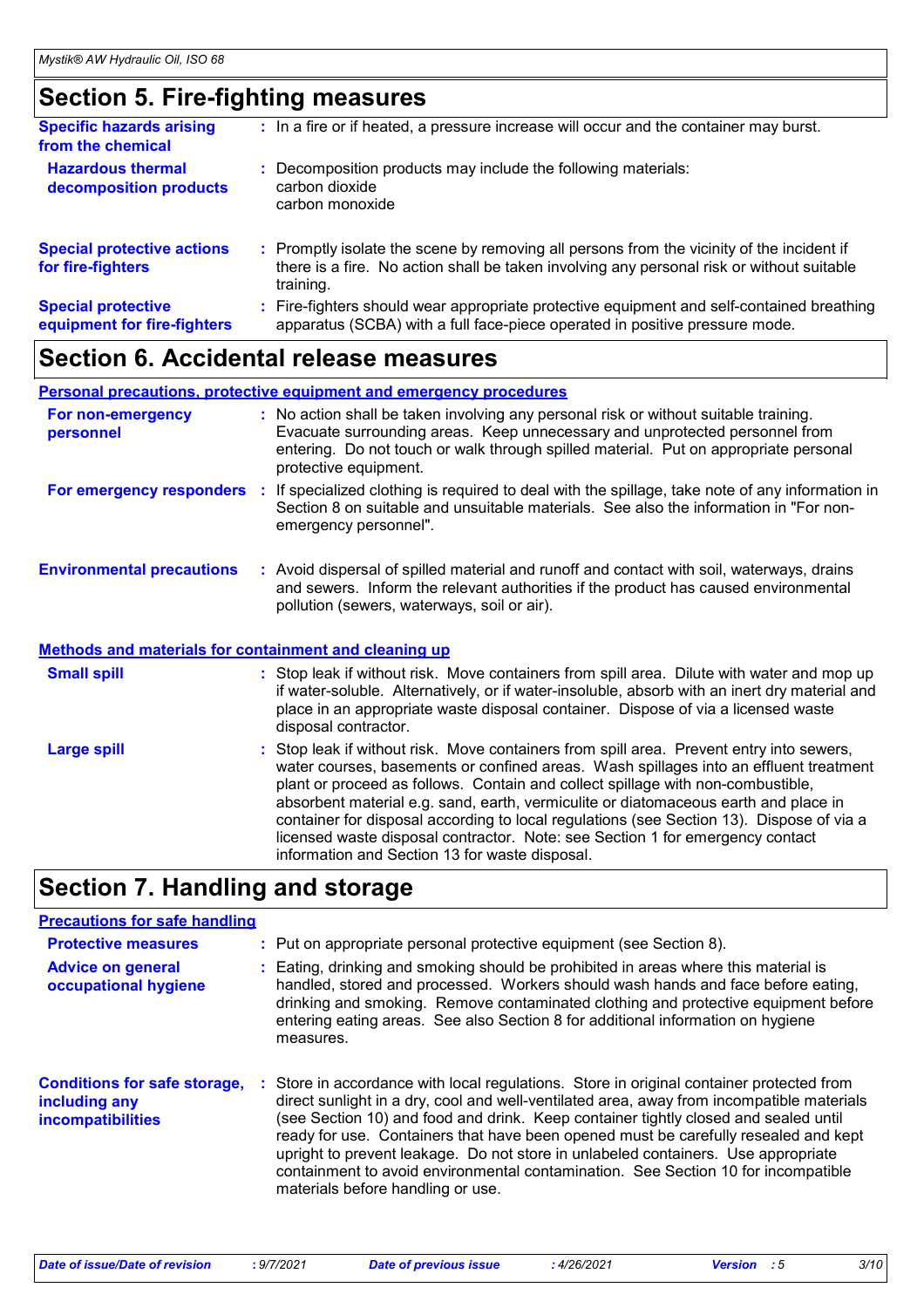## **Section 7. Handling and storage**

Bulk Storage Conditions: Maintain all storage tanks in accordance with applicable regulations. Use necessary controls to monitor tank inventories. Inspect all storage tanks on a periodic basis. Test tanks and associated piping for tightness. Maintain the automatic leak detection devices to assure proper working condition.

## **Section 8. Exposure controls/personal protection**

|--|

**Occupational exposure limits**

| <b>Ingredient name</b>                                 |  |                                                                                                                                                                                                                                                                                                                                                                                                   | <b>Exposure limits</b>                                                                                                                                                                                                                                                                                                                                                                                                                                                                                                                  |
|--------------------------------------------------------|--|---------------------------------------------------------------------------------------------------------------------------------------------------------------------------------------------------------------------------------------------------------------------------------------------------------------------------------------------------------------------------------------------------|-----------------------------------------------------------------------------------------------------------------------------------------------------------------------------------------------------------------------------------------------------------------------------------------------------------------------------------------------------------------------------------------------------------------------------------------------------------------------------------------------------------------------------------------|
| Distillates (petroleum), hydrotreated heavy paraffinic |  |                                                                                                                                                                                                                                                                                                                                                                                                   | ACGIH TLV (United States, 3/2019).<br>TWA: 5 mg/m <sup>3</sup> 8 hours. Form: Inhalable<br>fraction<br>OSHA PEL (United States, 5/2018).<br>TWA: 5 mg/m <sup>3</sup> 8 hours.<br>NIOSH REL (United States, 10/2016).<br>TWA: 5 mg/m <sup>3</sup> 10 hours. Form: Mist<br>STEL: 10 mg/m <sup>3</sup> 15 minutes. Form: Mist                                                                                                                                                                                                              |
| <b>Appropriate engineering</b><br>controls             |  | contaminants.                                                                                                                                                                                                                                                                                                                                                                                     | : Good general ventilation should be sufficient to control worker exposure to airborne                                                                                                                                                                                                                                                                                                                                                                                                                                                  |
| <b>Environmental exposure</b><br>controls              |  | : Emissions from ventilation or work process equipment should be checked to ensure<br>they comply with the requirements of environmental protection legislation. In some<br>cases, vapor controls, filters or engineering modifications to the process equipment will<br>be necessary to reduce emissions to acceptable levels.                                                                   |                                                                                                                                                                                                                                                                                                                                                                                                                                                                                                                                         |
| <b>Individual protection measures</b>                  |  |                                                                                                                                                                                                                                                                                                                                                                                                   |                                                                                                                                                                                                                                                                                                                                                                                                                                                                                                                                         |
| <b>Hygiene measures</b>                                |  | : Wash hands, forearms and face thoroughly after handling chemical products, before<br>eating, smoking and using the lavatory and at the end of the working period.<br>Appropriate techniques should be used to remove potentially contaminated clothing.<br>Wash contaminated clothing before reusing. Ensure that eyewash stations and safety<br>showers are close to the workstation location. |                                                                                                                                                                                                                                                                                                                                                                                                                                                                                                                                         |
| <b>Eye/face protection</b>                             |  | instead.                                                                                                                                                                                                                                                                                                                                                                                          | : Safety glasses equipped with side shields are recommended as minimum protection in<br>industrial settings. If contact is possible, the following protection should be worn, unless<br>the assessment indicates a higher degree of protection: chemical splash goggles.<br>Safety eyewear complying with an approved standard should be used when a risk<br>assessment indicates this is necessary to avoid exposure to liquid splashes, mists,<br>gases or dusts. If inhalation hazards exist, a full-face respirator may be required |
| <b>Skin protection</b>                                 |  |                                                                                                                                                                                                                                                                                                                                                                                                   |                                                                                                                                                                                                                                                                                                                                                                                                                                                                                                                                         |
| <b>Hand protection</b>                                 |  | : Chemical-resistant gloves complying with an approved standard should be worn at all<br>times when handling chemical products if a risk assessment indicates this is necessary.                                                                                                                                                                                                                  |                                                                                                                                                                                                                                                                                                                                                                                                                                                                                                                                         |
| <b>Body protection</b>                                 |  | : Personal protective equipment for the body should be selected based on the task being<br>performed and the risks involved and should be approved by a specialist before<br>handling this product.                                                                                                                                                                                               |                                                                                                                                                                                                                                                                                                                                                                                                                                                                                                                                         |
| <b>Other skin protection</b>                           |  | : Avoid skin contact with liquid. Appropriate footwear and any additional skin protection<br>measures should be selected based on the task being performed and the risks involved<br>and should be approved by a specialist before handling this product. Leather boots are<br>not protective for liquid contact.                                                                                 |                                                                                                                                                                                                                                                                                                                                                                                                                                                                                                                                         |
| <b>Respiratory protection</b>                          |  | respirator.                                                                                                                                                                                                                                                                                                                                                                                       | : Avoid inhalation of gases, vapors, mists or dusts. Use a properly fitted, air-purifying or<br>supplied-air respirator complying with an approved standard if a risk assessment<br>indicates this is necessary. Respirator selection must be based on known or anticipated<br>exposure levels, the hazards of the product and the safe working limits of the selected                                                                                                                                                                  |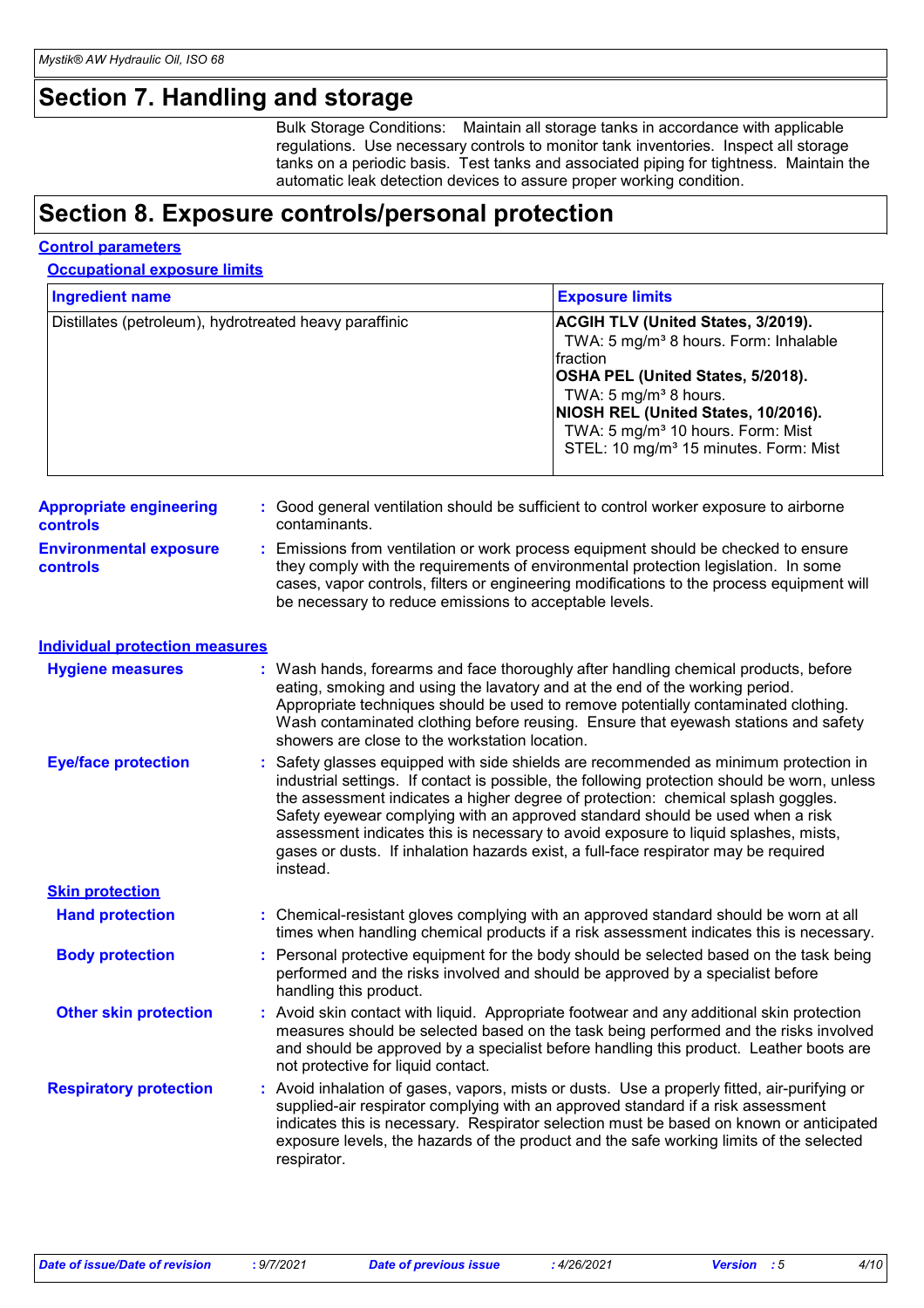## **Section 9. Physical and chemical properties**

| <b>Appearance</b>                               |                                                                                                                                                              |
|-------------------------------------------------|--------------------------------------------------------------------------------------------------------------------------------------------------------------|
| <b>Physical state</b>                           | $:$ Liquid.                                                                                                                                                  |
| <b>Color</b>                                    | : Light amber [Light]                                                                                                                                        |
| <b>Odor</b>                                     | : Mild petroleum odor [Slight]                                                                                                                               |
| pH                                              | : Not applicable.                                                                                                                                            |
| <b>Boiling point</b>                            | : Not available.                                                                                                                                             |
| <b>Flash point</b>                              | : Open cup: $242^{\circ}$ C (467.6°F) [Cleveland.]                                                                                                           |
| Lower and upper explosive<br>(flammable) limits | : Not available.                                                                                                                                             |
| <b>Vapor pressure</b>                           | : Not available.                                                                                                                                             |
| <b>Vapor density</b>                            | : $>1$ [Air = 1]                                                                                                                                             |
| <b>Relative density</b>                         | : 0.87                                                                                                                                                       |
| <b>Density Ibs/gal</b>                          | $: 7.275$ lbs/gal                                                                                                                                            |
| Density gm/cm <sup>3</sup>                      | : Not available.                                                                                                                                             |
| <b>Gravity, <sup>o</sup>API</b>                 | : 30.7@60F                                                                                                                                                   |
| Flow time (ISO 2431)                            | : Not available.                                                                                                                                             |
| <b>Viscosity</b>                                | : Dynamic (room temperature): Not applicable.<br>Kinematic (room temperature): Not applicable.<br>Kinematic (40°C (104°F)): 0.69 cm <sup>2</sup> /s (69 cSt) |
| <b>Viscosity SUS</b>                            | $: 345$ SUS @ 100 F                                                                                                                                          |

## **Section 10. Stability and reactivity**

| <b>Reactivity</b>                                   | : Not expected to be Explosive, Self-Reactive, Self-Heating, or an Organic Peroxide<br>under US GHS Definition(s). |
|-----------------------------------------------------|--------------------------------------------------------------------------------------------------------------------|
| <b>Chemical stability</b>                           | : The product is stable.                                                                                           |
| <b>Possibility of hazardous</b><br><b>reactions</b> | : Under normal conditions of storage and use, hazardous reactions will not occur.                                  |
| <b>Conditions to avoid</b>                          | : No specific data.                                                                                                |
| <b>Incompatible materials</b>                       | No specific data.                                                                                                  |
| <b>Hazardous decomposition</b><br>products          | : Under normal conditions of storage and use, hazardous decomposition products should<br>not be produced.          |

## **Section 11. Toxicological information**

### **Information on toxicological effects**

| <b>Product/ingredient name</b>                            | <b>Result</b>                                                                                                                                                                                                                                                                                                                                        | <b>Species</b> | <b>Dose</b> | <b>Exposure</b> |
|-----------------------------------------------------------|------------------------------------------------------------------------------------------------------------------------------------------------------------------------------------------------------------------------------------------------------------------------------------------------------------------------------------------------------|----------------|-------------|-----------------|
| Distillates (petroleum),<br>hydrotreated heavy paraffinic | Rat<br>LD50 Dermal                                                                                                                                                                                                                                                                                                                                   |                | >5000 mg/kg |                 |
|                                                           | LD50 Oral                                                                                                                                                                                                                                                                                                                                            | Rat            | >5000 mg/kg |                 |
|                                                           | highly refined oils are reported to have low acute and sub-acute toxicities in animals.<br>Effects from single and short-term repeated exposures to high concentrations of mineral                                                                                                                                                                   |                |             |                 |
|                                                           | oil mists well above applicable workplace exposure levels include lung inflammatory<br>reaction, lipoid granuloma formation and lipoid pneumonia. In acute and sub-acute<br>studies involving exposures to lower concentrations of mineral oil mists at or near<br>current work place exposure levels produced no significant toxicological effects. |                |             |                 |
| <b>Irritation/Corrosion</b>                               |                                                                                                                                                                                                                                                                                                                                                      |                |             |                 |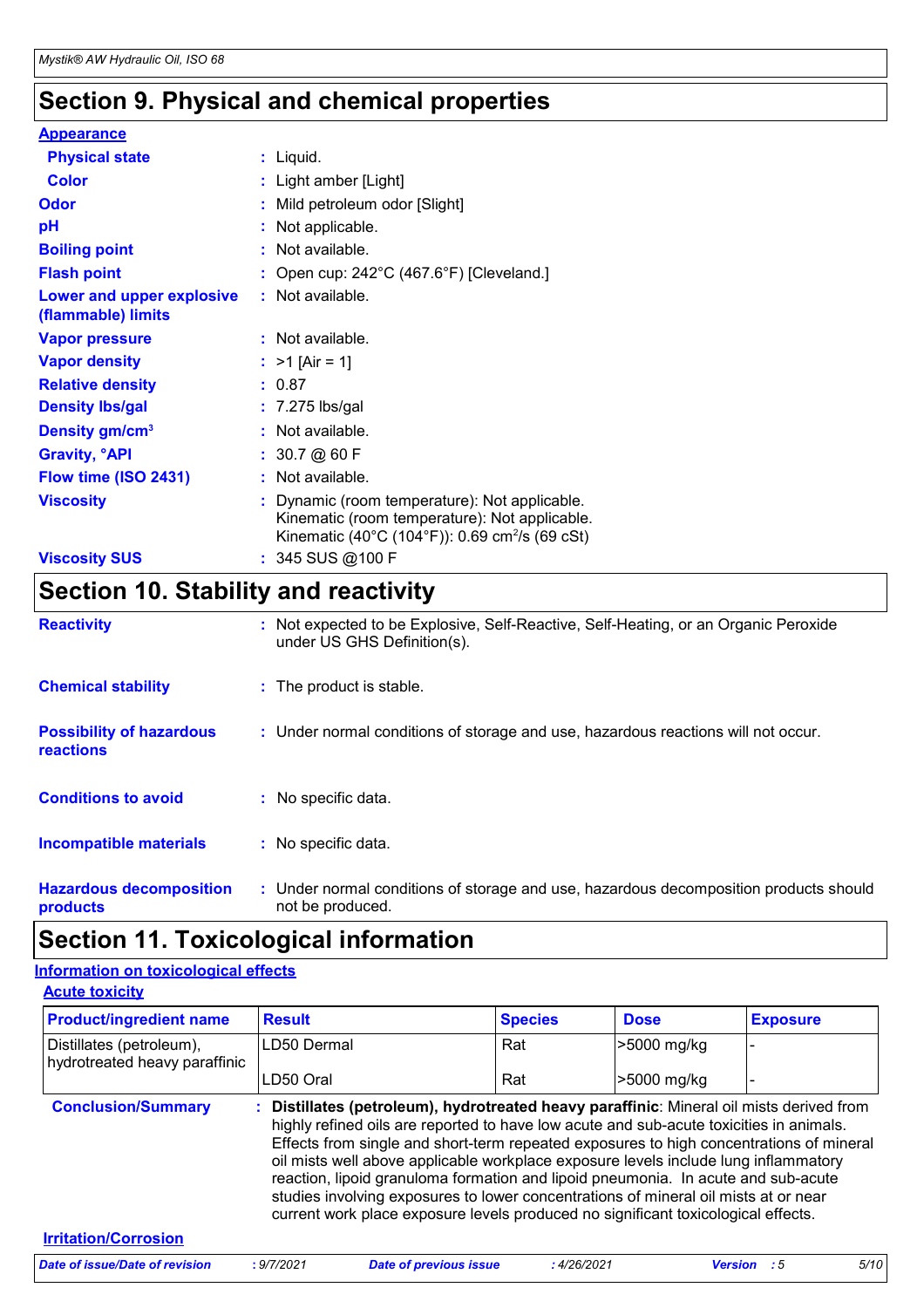## **Section 11. Toxicological information**

| Not available.                                                            |                                                                                                                     |
|---------------------------------------------------------------------------|---------------------------------------------------------------------------------------------------------------------|
| <b>Skin</b>                                                               | : No additional information.                                                                                        |
| <b>Eyes</b>                                                               | No additional information.                                                                                          |
| <b>Respiratory</b>                                                        | : No additional information.                                                                                        |
| <b>Sensitization</b>                                                      |                                                                                                                     |
| Not available.                                                            |                                                                                                                     |
| <b>Skin</b>                                                               | : No additional information.                                                                                        |
| <b>Respiratory</b>                                                        | : No additional information.                                                                                        |
| <b>Mutagenicity</b>                                                       |                                                                                                                     |
| Not available.                                                            |                                                                                                                     |
| <b>Conclusion/Summary</b>                                                 | : No additional information.                                                                                        |
| <b>Carcinogenicity</b><br>Not available.                                  |                                                                                                                     |
|                                                                           |                                                                                                                     |
| <b>Conclusion/Summary</b>                                                 | : No additional information.                                                                                        |
| <b>Reproductive toxicity</b>                                              |                                                                                                                     |
| Not available.                                                            |                                                                                                                     |
| <b>Conclusion/Summary</b>                                                 | : No additional information.                                                                                        |
| <b>Teratogenicity</b><br>Not available.                                   |                                                                                                                     |
|                                                                           |                                                                                                                     |
| <b>Conclusion/Summary</b>                                                 | : No additional information.                                                                                        |
| <b>Specific target organ toxicity (single exposure)</b><br>Not available. |                                                                                                                     |
| <b>Specific target organ toxicity (repeated exposure)</b>                 |                                                                                                                     |
| Not available.                                                            |                                                                                                                     |
| <b>Aspiration hazard</b>                                                  |                                                                                                                     |
| Not available.                                                            |                                                                                                                     |
| <b>Information on the likely</b>                                          | : Not available.                                                                                                    |
| routes of exposure                                                        |                                                                                                                     |
| <b>Potential acute health effects</b>                                     |                                                                                                                     |
| <b>Eye contact</b>                                                        | : No known significant effects or critical hazards.                                                                 |
| <b>Inhalation</b>                                                         | : No known significant effects or critical hazards.                                                                 |
| <b>Skin contact</b>                                                       | : Injection of pressurized hydrocarbons can cause severe permanent tissue damage.<br>Initial symptoms may be minor. |
| <b>Ingestion</b>                                                          | : No known significant effects or critical hazards.                                                                 |
|                                                                           | <b>Symptoms related to the physical, chemical and toxicological characteristics</b>                                 |
| <b>Eye contact</b>                                                        | : No specific data.                                                                                                 |
| <b>Inhalation</b>                                                         | : No specific data.                                                                                                 |
| <b>Skin contact</b>                                                       | : No specific data.                                                                                                 |
| <b>Ingestion</b>                                                          | : No specific data.                                                                                                 |
|                                                                           |                                                                                                                     |
|                                                                           | Delayed and immediate effects and also chronic effects from short and long term exposure                            |
| <b>Short term exposure</b>                                                |                                                                                                                     |

| <b>Short term exposure</b><br><b>Potential immediate</b><br>effects |            | Not available.         |             |             |      |
|---------------------------------------------------------------------|------------|------------------------|-------------|-------------|------|
| Date of issue/Date of revision                                      | : 9/7/2021 | Date of previous issue | : 4/26/2021 | Version : 5 | 6/10 |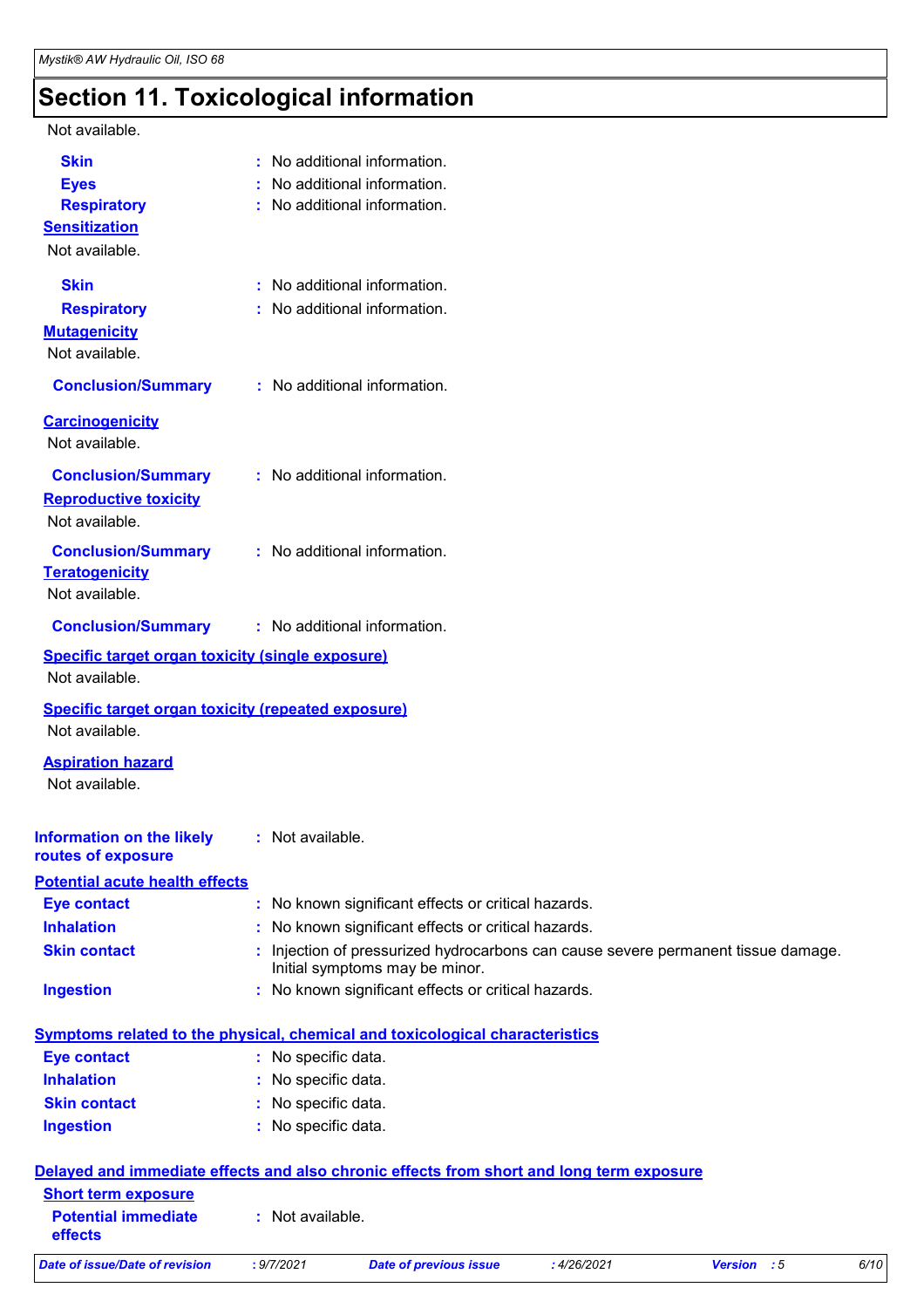## **Section 11. Toxicological information**

| <b>Potential delayed effects</b>                  | : Not available.                                    |
|---------------------------------------------------|-----------------------------------------------------|
| Long term exposure                                |                                                     |
| <b>Potential immediate</b><br>effects             | : Not available.                                    |
| <b>Potential delayed effects : Not available.</b> |                                                     |
| <b>Potential chronic health effects</b>           |                                                     |
| Not available.                                    |                                                     |
| <b>General</b>                                    | : No known significant effects or critical hazards. |
| <b>Carcinogenicity</b>                            | : No known significant effects or critical hazards. |
| <b>Mutagenicity</b>                               | : No known significant effects or critical hazards. |
| <b>Teratogenicity</b>                             | : No known significant effects or critical hazards. |
| <b>Developmental effects</b>                      | : No known significant effects or critical hazards. |
| <b>Fertility effects</b>                          | : No known significant effects or critical hazards. |
|                                                   |                                                     |

## **Section 12. Ecological information**

| <b>Toxicity</b><br>Not available.                       |                                                     |
|---------------------------------------------------------|-----------------------------------------------------|
|                                                         |                                                     |
| <b>Conclusion/Summary</b>                               | : Not available.                                    |
| <b>Persistence and degradability</b>                    |                                                     |
| Not available.                                          |                                                     |
| <b>Conclusion/Summary</b>                               | : Not available.                                    |
| <b>Bioaccumulative potential</b>                        |                                                     |
| Not available.                                          |                                                     |
| <b>Mobility in soil</b>                                 |                                                     |
| <b>Soil/water partition</b><br><b>coefficient (Koc)</b> | : Not available.                                    |
| <b>Other adverse effects</b>                            | : No known significant effects or critical hazards. |

## **Section 13. Disposal considerations**

The generation of waste should be avoided or minimized wherever possible. Disposal of this product, solutions and any by-products should at all times comply with the requirements of environmental protection and waste disposal legislation and any regional local authority requirements. Dispose of surplus and non-recyclable products via a licensed waste disposal contractor. Waste should not be disposed of untreated to the sewer unless fully compliant with the requirements of all authorities with jurisdiction. Waste packaging should be recycled. Incineration or landfill should only be considered when recycling is not feasible. This material and its container must be disposed of in a safe way. Empty containers or liners may retain some product residues. Avoid dispersal of spilled material and runoff and contact with soil, waterways, drains and sewers. **Disposal methods :**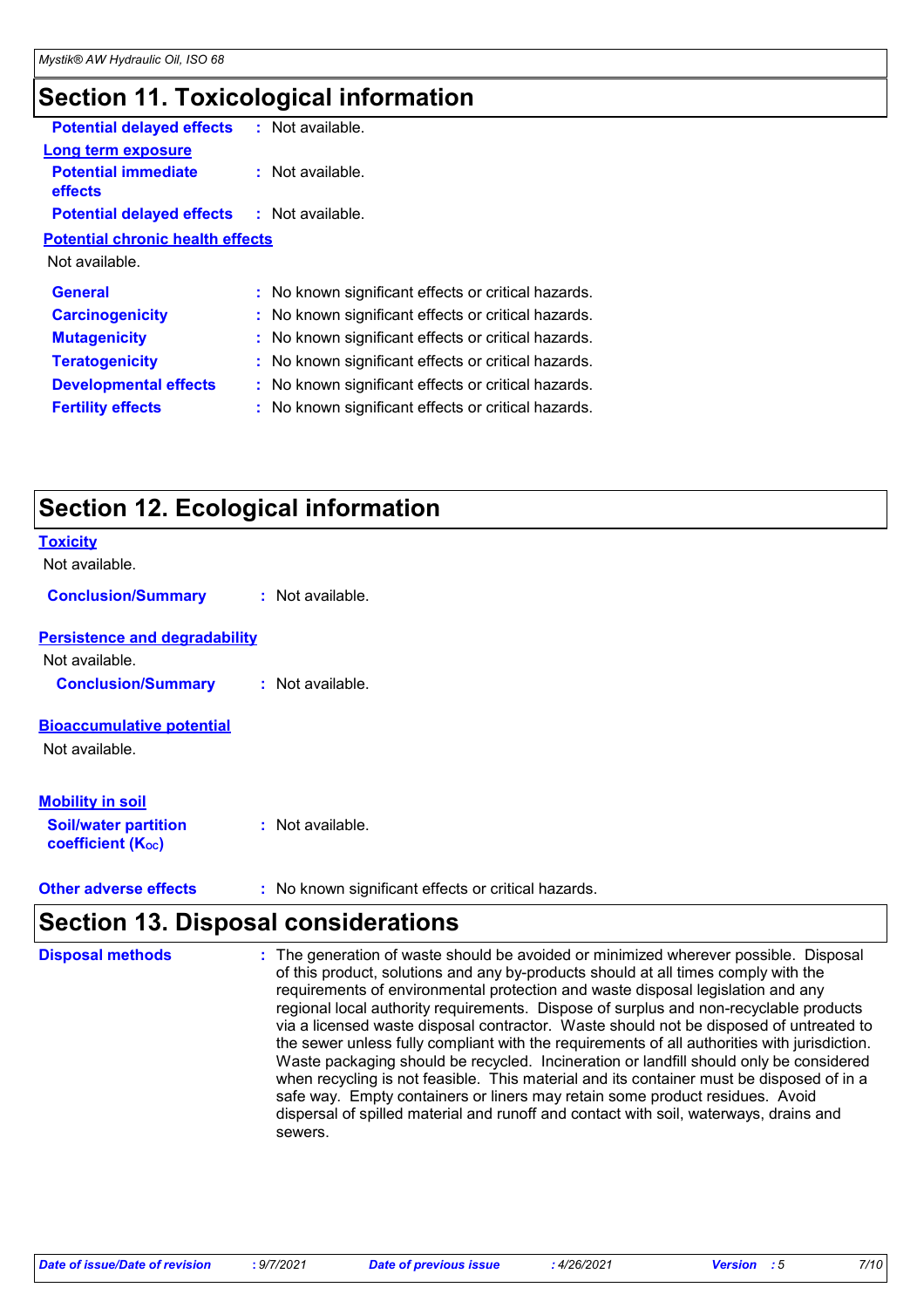## **Section 14. Transport information**

|                                      | <b>DOT Classification</b> | <b>IMDG</b>              | <b>IATA</b>              |
|--------------------------------------|---------------------------|--------------------------|--------------------------|
| <b>UN number</b>                     | Not regulated.            | Not regulated.           | Not regulated.           |
| <b>UN proper</b><br>shipping name    | $\overline{\phantom{0}}$  | ۰                        | ٠                        |
| <b>Transport</b><br>hazard class(es) | $\overline{\phantom{0}}$  | $\overline{\phantom{0}}$ | $\qquad \qquad$          |
| <b>Packing group</b>                 | $\overline{\phantom{a}}$  | $\overline{\phantom{a}}$ | $\overline{\phantom{a}}$ |
| <b>Environmental</b><br>hazards      | ∣No.                      | No.                      | No.                      |

**Oil:** The product(s) represented by this SDS is (are) regulated as "oil" under 49 CFR Part 130. Shipments by rail or highway in packaging having a capacity of 3500 gallons or more or in a quantity greater 42,000 gallons are subject to these requirements. In addition, mixtures containing 10% or more of this product may be subject to these requirements.

**Special precautions for user** : Transport within user's premises: always transport in closed containers that are upright and secure. Ensure that persons transporting the product know what to do in the event of an accident or spillage.

**Transport in bulk according :** Not available. **to Annex II of MARPOL and the IBC Code**

## **Section 15. Regulatory information**

**U.S. Federal regulations : Clean Water Act (CWA) 307**: Phosphorodithioic acid, O,O-di-C1-14-alkyl esters, zinc salts; toluene; phenol **Clean Water Act (CWA) 311**: toluene; phenol **United States inventory (TSCA 8b)**: All components are listed or exempted.

> This material is classified as an oil under Section 311 of the Clean Water Act (CWA) and the Oil Pollution Act of 1990 (OPA). Discharges or spills which produce a visible sheen on waters of the United States, their adjoining shorelines, or into conduits leading to surface waters must be reported to the EPA's National Response Center at (800) 424-8802.

### **SARA 302/304**

**Composition/information on ingredients**

|                    |                                                                   |            | <b>SARA 302 TPQ</b> |           | <b>SARA 304 RQ</b> |           |
|--------------------|-------------------------------------------------------------------|------------|---------------------|-----------|--------------------|-----------|
| <b>Name</b>        | %                                                                 | <b>EHS</b> | (lbs)               | (gallons) | (lbs)              | (gallons) |
| Phenol             | < 0.001                                                           | Yes.       | 500 / 10000 -       |           | 1000               |           |
| <b>CADA 204 DO</b> | 100007000 0 lhs / 10501079 E ks $111790190$ 1 ssl / EE750090 E LI |            |                     |           |                    |           |

### **SARA 311/312**

**SARA 304 RQ :** 106837606.8 lbs / 48504273.5 kg [14728130.4 gal / 55752038.5 L]

**Classification :** Not applicable.

**Composition/information on ingredients**

No products were found.

### **State regulations**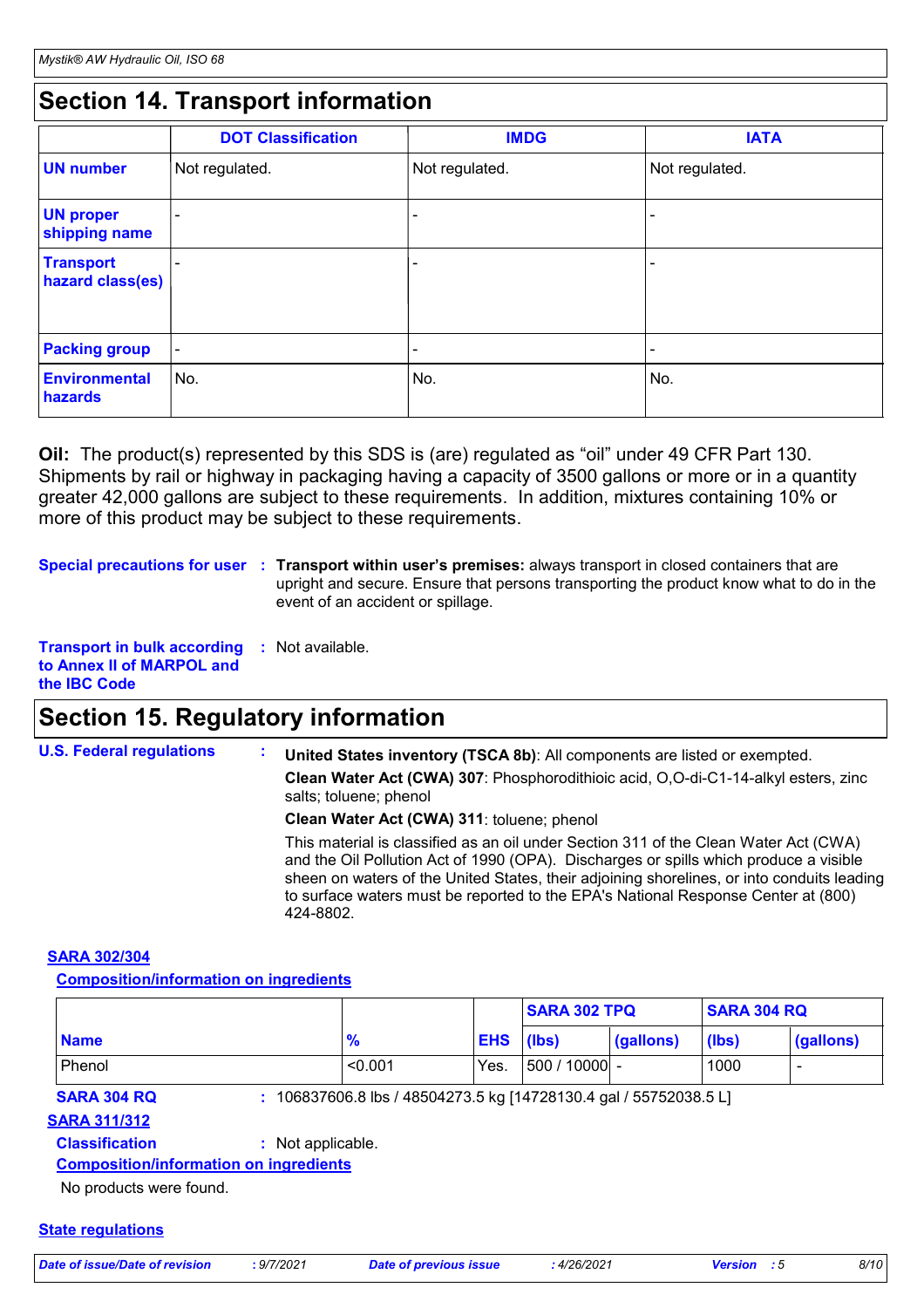## **Section 15. Regulatory information**

| <b>Massachusetts</b> | : None of the components are listed. |
|----------------------|--------------------------------------|
| <b>New York</b>      | : None of the components are listed. |
| <b>New Jersey</b>    | : None of the components are listed. |
| <b>Pennsylvania</b>  | : None of the components are listed. |

### **California Prop. 65 Clear and Reasonable Warnings (2018)**

WARNING: This product can expose you to chemicals including Ethyl acrylate, which is known to the State of California to cause cancer, and Toluene, which is known to the State of California to cause birth defects or other reproductive harm. For more information go to www.P65Warnings.ca.gov.

| Ingredient name           | $\frac{9}{6}$             | <b>Cancer</b> | Reproductive | No significant risk<br><b>level</b> | <b>Maximum</b><br>acceptable dosage<br><b>level</b> |
|---------------------------|---------------------------|---------------|--------------|-------------------------------------|-----------------------------------------------------|
| toluene<br>ethyl acrylate | < 0.01<br>$< 0.0001$ Yes. | · No.         | Yes.<br>No.  | -<br>-                              | Yes.                                                |

### **International regulations**

### **Inventory list**

| <b>United States</b>     | : All components are listed or exempted.                                                                    |
|--------------------------|-------------------------------------------------------------------------------------------------------------|
| <b>Australia</b>         | : All components are listed or exempted.                                                                    |
| <b>Canada</b>            | : All components are listed or exempted.                                                                    |
| <b>China</b>             | : All components are listed or exempted.                                                                    |
| <b>Europe</b>            | : All components are listed or exempted.                                                                    |
| <b>Japan</b>             | : Japan inventory (ENCS): All components are listed or exempted.<br>Japan inventory (ISHL): Not determined. |
| <b>Malaysia</b>          | : Not determined.                                                                                           |
| <b>New Zealand</b>       | : All components are listed or exempted.                                                                    |
| <b>Philippines</b>       | : All components are listed or exempted.                                                                    |
| <b>Republic of Korea</b> | : All components are listed or exempted.                                                                    |
| <b>Taiwan</b>            | : Not determined.                                                                                           |
| <b>Thailand</b>          | : Not determined.                                                                                           |
| <b>Turkey</b>            | : Not determined.                                                                                           |
| <b>Viet Nam</b>          | : Not determined.                                                                                           |

## **Section 16. Other information**

**National Fire Protection Association (U.S.A.)**



**Reprinted with permission from NFPA 704-2001, Identification of the Hazards of Materials for Emergency Response Copyright ©1997, National Fire Protection Association, Quincy, MA 02269. This reprinted material is not the complete and official position of the National Fire Protection Association, on the referenced subject which is represented only by the standard in its entirety.**

**Copyright ©2001, National Fire Protection Association, Quincy, MA 02269. This warning system is intended to be interpreted and applied only by properly trained individuals to identify fire, health and reactivity hazards of chemicals. The user is referred to certain limited number of chemicals with recommended classifications in NFPA 49 and NFPA 325, which would be used as a guideline only. Whether the chemicals are classified by NFPA or not, anyone using the 704 systems to classify chemicals does so at their own risk.**

### **Procedure used to derive the classification**

| <b>Classification</b> | <b>Justification</b> |
|-----------------------|----------------------|
| Not classified.       |                      |
|                       |                      |